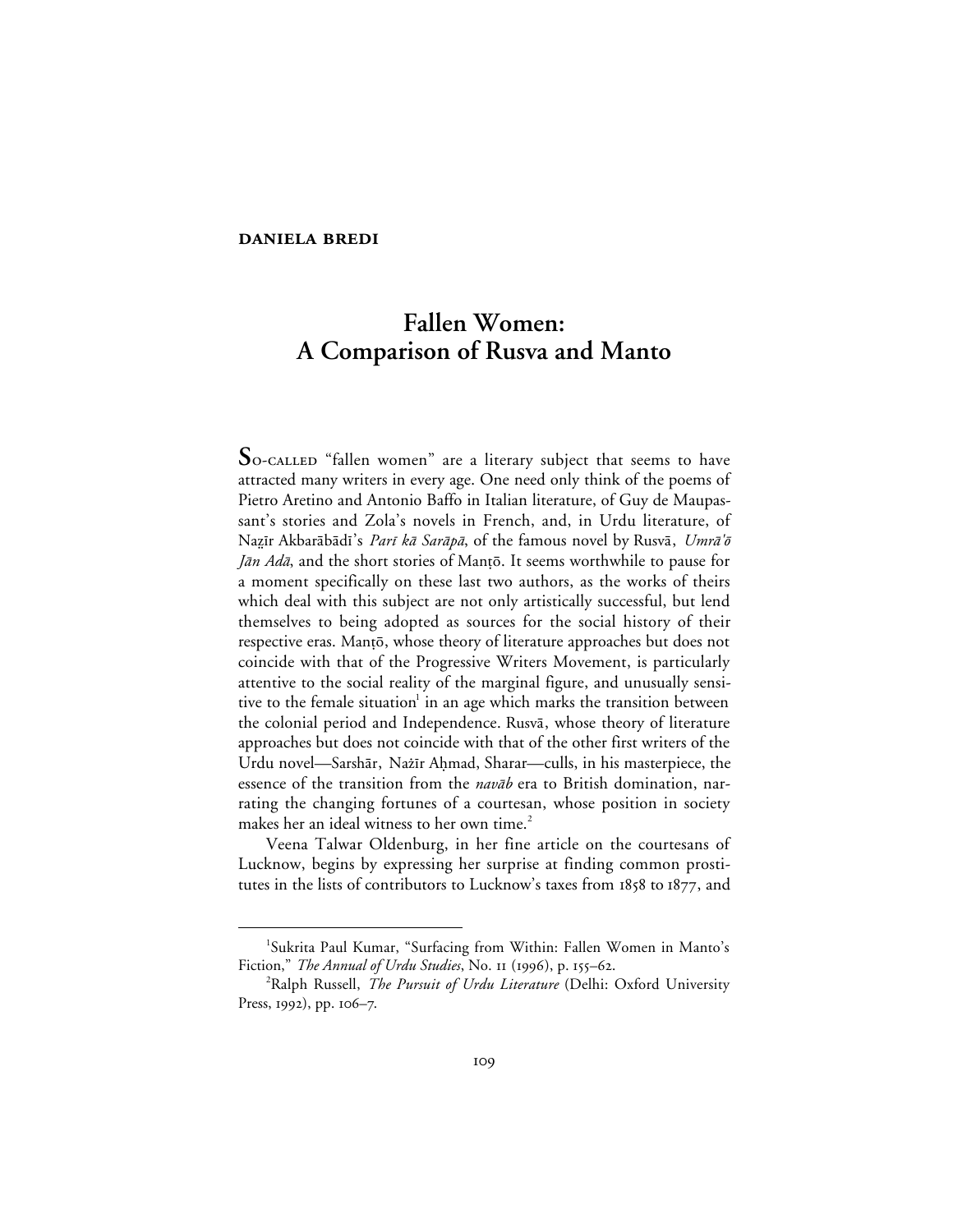considers this a British innovation.<sup>3</sup> The author, however, forgets that it was not the English who invented the taxes on prostitution. In fact, as far as the Muslim world is concerned (which Lucknow should be considered a part of until the arrival of the British) such a practice is documented from at least the Abbasid period, when the minister 'Adud al-Dawla (936- $(983)$  created a brothel in Baghdad to support the city's finances.<sup>4</sup> Centuries later an anonymous Venetian traveler of 1514 notes that at Isfahan, then the capital of Safavid Iran, the 14,000 prostitutes registered in the *baitu 'l-lutf* had to pay taxes graduated according to their beauty.<sup>5</sup> Perhaps during the Awadh rule things went differently, or perhaps, more simply, the relevant documentation has not survived. The appearance of "singing and dancing girls" in the lists of Lucknow's contributors is nevertheless taken as a sign of the passage between two eras divided by the great watershed of the Mutiny, which irrevocably marked the end of a world in which courtesans had a recognized social role. Not by chance, then, Mirzā Muhammad Hādī "Rusvā" (whom Annemarie Schimmel describes as "the founder of the realistic novel"<sup>6</sup>) recounts the life of a Lucknow courtesan from about 1840 to 1870 in Umrā'ō Jān Adā, the only Urdu novel of the end of the nineteenth century that has an undeniable literary value. He does nothing other than put into action his idea of literature as history,<sup>7</sup> and the protagonist has the role of witness to her age, as appears evident from the couplet that opens the chapter in which her narration begins:

> *The story of my life or the story of my time— Which is the story you would like to hear?*

Whether the novel is based on a real autobiography or not is of little

 $\frac{1}{3}$ <sup>3</sup>Veena Talwar Oldenburg, "Lifestyle as Resistance: The Case of the Courtesans of Lucknow," in *Lucknow—Memories of a City*, ed. Violette Graf (New Delhi: Oxford University Press, 1999), p. 136-37.

<sup>4</sup> Cf. Alberuni, in *Alberuni's India: An Account of the Religion, Philosophy, Literature, Geography, Chronology, Astronomy, Customs, Laws and Astrology of* India about AD 1030, ed. Edward C, Sachau (London, 1910; rpt. New Delhi: Atlantic Publishers, 1998), vol. 2, p. 157.

<sup>&</sup>lt;sup>5</sup>Giorgio Vercellin, *Tra veli e turbanti* (Venezia: Marsilio, 2000), p. 182.

<sup>6</sup> A. Schimmel, *Classical Urdu Literature from the Beginning to Iqbal* (Wiesbaden, Otto Harrassowitz, 1975), p. 235.

 $^7\dot{Z}$ āt-e Sharīf (Lucknow: Ashrafi Books, n.d. [ca. 1963]), pp. 3–4 (cited in R. Russell, *Pursuit of Urdu Literature*, pp. 106-7).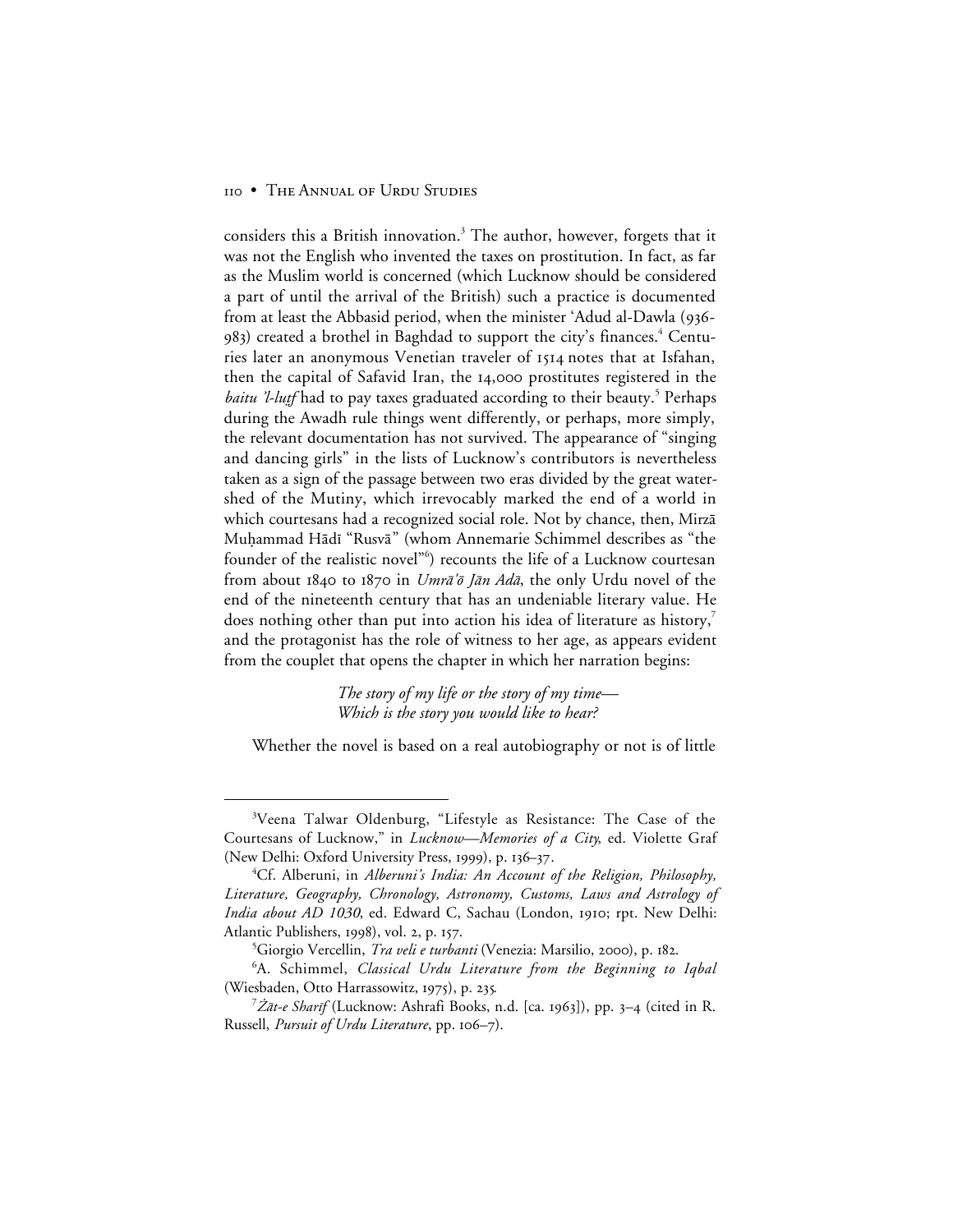importance, for the work is perfectly successful both from the esthetic point of view as well as the socio-historical one. What emerges from the narration—as well as from the exchanges between the protagonist and the writer that bridge the various parts—is in fact a lively and interesting slice of life, the reflection of an attitude that is still immune to sentimentalism for the future of the common prostitute, and to doubts about her position in society. The clearest example of this is the episode relating the fight amongst the women in the house of the lawyer with whom Umra'o is hiding out during a difficult period of her life. In the lawyer's absence, his wife invites Umra'ō to join her in the household and, as they are chatting, an old woman arrives who has no reservations about demonstrating clearly her contempt for the courtesan. The quarrel that follows between the wife and the old woman degenerates into a fight and provokes the intervention of the lawyer's mother, who then begins to speak to the servant about her daughter-in-law's behavior, pretending to be completely unaware of Umrā'ō's presence. The old woman is sent away, but the mother-in-law and servant agree in giving the responsibility for the event to the wife, who should not have invited a courtesan into her rooms. In recounting the episode, Umra'ō cannot but show her own bitterness for the open contempt to which she was subject on that occasion and which still burns her after so many years. Rusvā however does not side with her, nor does he console her. He retorts somewhat dryly retorts that he agrees with the lawyer's mother in blaming the wife, adding that if his own wife had ever invited a courtesan into the house, he would surely have punished her by sending her back to her own family for six months. To Umrā'ō's requests for an explanation he replies:

"The thing is that there are three kinds of women: the virtuous, the depraved and whores! The second category can be further subdivided: one, women who sin in secret; two, those who do it openly. Among those who are virtuous you find those who would never sully their reputation; they are women who live their whole lives within four walls and put up with all kinds of affliction. Everyone is your friend when times are good, but when they are bad, you find that these poor souls will be the real friends. When their husbands are still young, and there is plenty of money, the women can get out a bit and enjoy themselves. But in times of poverty and oldage, they have no one to bother about them. They put up with hardship, and have to make the best of it. Do they not have good reason to feel proud of this? And that is why they look upon so harshly on the depraved class. God will forgive you if you are sincere in your repentance; these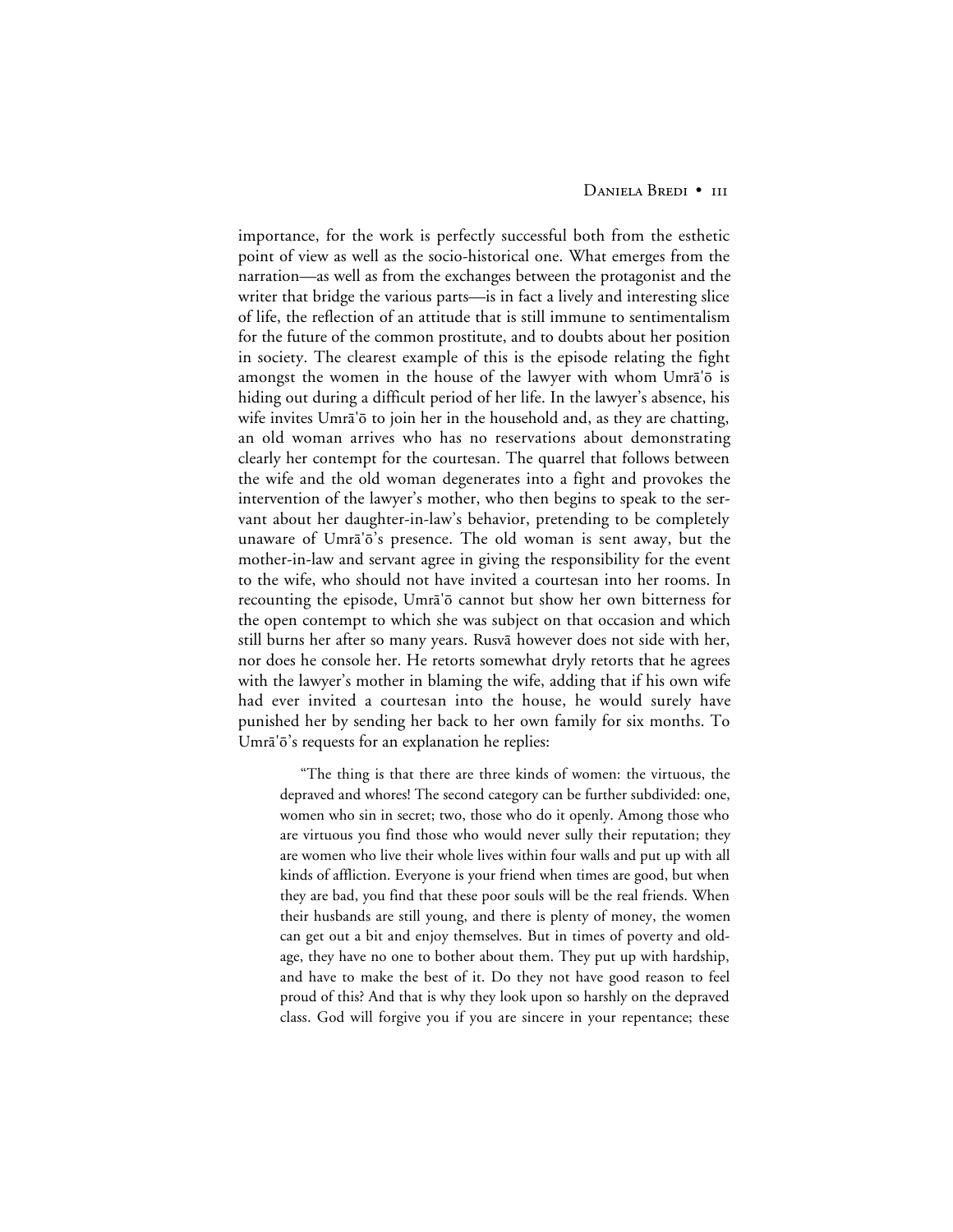## **II2 • THE ANNUAL OF URDU STUDIES**

women will never forgive. In the case of our homely wife, no matter how beautiful, virtuous or efficient she might be, we often see that their stupid husbands get infatuated with prostitutes, even though the whore may be much less attractive than their own wife. They often abandon their wives for a while, or even permanently. For this reason the simple wife gets an idea, or rather is certain, that the prostitute is using some supernatural force, like the charms and leeches you mentioned, that can affect her husband's mind. That is also a kind of virtue, whereby the husband is regarded as innocent, and the prostitute is given all the blame. What other proof do you require of their love?"<sup>8</sup>

Rusvā here gives proof of great realism as he does not appeal to divine laws or great moral principles, but simply observes reality with a dispassionate eye and draws forth certain logical conclusions. The distinction that he draws between respectable women and prostitutes seems to have, rather than a moral significance of reproof for common harlots, a practical one of confirming the division of space into public and private, that the social structure of his time rested upon, and that he does not question. According to this logic, respectable women belong to the internal, private space which is their domain, and they must not be mixed up with those who, like men, belong to the external, public space. The courtesan has a function in the sphere of public life—she can sing, dance, recite and compose poetry, in short she is able to participate in the social life of men, whom she has the job of entertaining as she shares that space—and she has a precise social position, blamable on the theoretical plane, but recognized and esteemed on the practical one, constituting as it does the means that permits this type of social structure to remain intact.

At the courts of the various Indian rulers and princes—which the English would later gradually deprive of power and then supplant—and particularly at the court of Lucknow, the courtesans, *tava'if*, constituted a very influential group. They associated with princes, nobles, merchants, men who wielded money and power and who sometimes asked their help in climbing the ladder of success. They dictated the laws of fashion, etiquette, music, dance, they enjoyed the regard of the court, their receptions were eagerly-awaited social occasions. Often the young men of

 <sup>8</sup> <sup>8</sup>Mirzā Muḥammad Hādī Rusvā, *Umrā'ō Jān Adā*, tr. by David Matthews (Delhi: Rupa & Co., 1996, pp. 162-3. (All future references are to this translation and page numbers are noted in the text following a quoted passage.)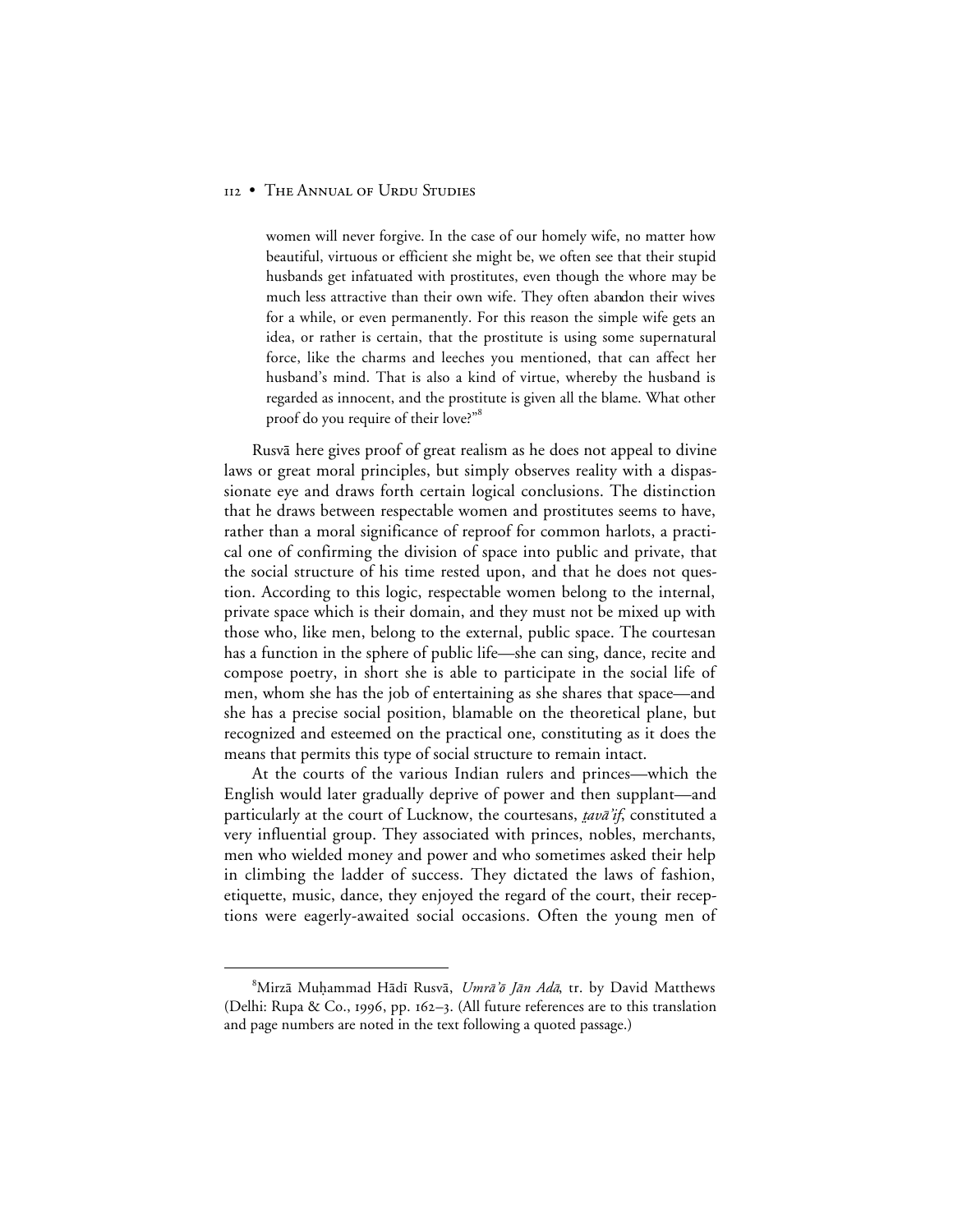noble families were encouraged to frequent the most famous houses of pleasure in order to learn good manners, etiquette, the art of conversation and a taste for poetry. The courtesans were after all a pillar of the culture and society of Lucknow.

The price to pay for all this—that is, for participation in public life, for sharing the external space with men—is, according to what Rusva clearly implies, exclusion from the world of respectable women whose honor must be saved through seclusion. This exclusion of course means liberty of movement and independence from men, but it implies an assumption of responsibility and the ability to renounce a normal emotional life.

In what Oldenburg, in the above-mentioned article, represents as an alternative lifestyle, the real courtesan—the one who has the skills of her profession—does not in fact depend upon the man, but makes use of him. In Umrā'ō's narration the quintessential courtesan is the character Bismillāh, daughter of the brothel-keeper, who puts into practice all the tricks of the trade, who is completely mercenary and absolutely unreliable. The episode involving her first client, the young Navāb Čhabban, illustrates Bismillāh's absolute indifference to him. Once he has fallen into ruin, she remains impassable in the face of his desperation, interested only in getting the last jewels out of him. Her cruelty is brought out in the episode of the *maulvi*, who though old and saintly, is so smitten by her as not even to refuse to make a fool of himself and put his own life at risk by climbing to the top of a tree in order to satisfy one of her whims. Her taste for deceit and mockery is shown in the way she torments him with jealousy, pretending to be intimate with Gauhar Mirzā, who is in reality Umrā'ō's lover. All of which shows that it is Bismillāh who controls the game, maintaining the composure that allows her to glean the maximum from her profession by manipulating men.

The character Khanum, the brothel-keeper, illustrates the economic independence of these women who in the most fortunate cases went from the profession of *tava'if* to *chandharayan*, owner and manager of their house, allowing them even to pay for and maintain men for their exclusive pleasure. Khanum, who is past her fifties, can in fact permit herself the luxury of keeping a former lover in her house, a man, now old, who is considered a sort of trophy, for, having come to her forty years earlier dressed in his wedding-suit, he was unable to bid her farewell and has remained with her for the rest of his days. She also keeps a young man, a boy of nineteen, whom she clothes and feeds, whose family she looks after, and whom she has even had the heart to marry off, without how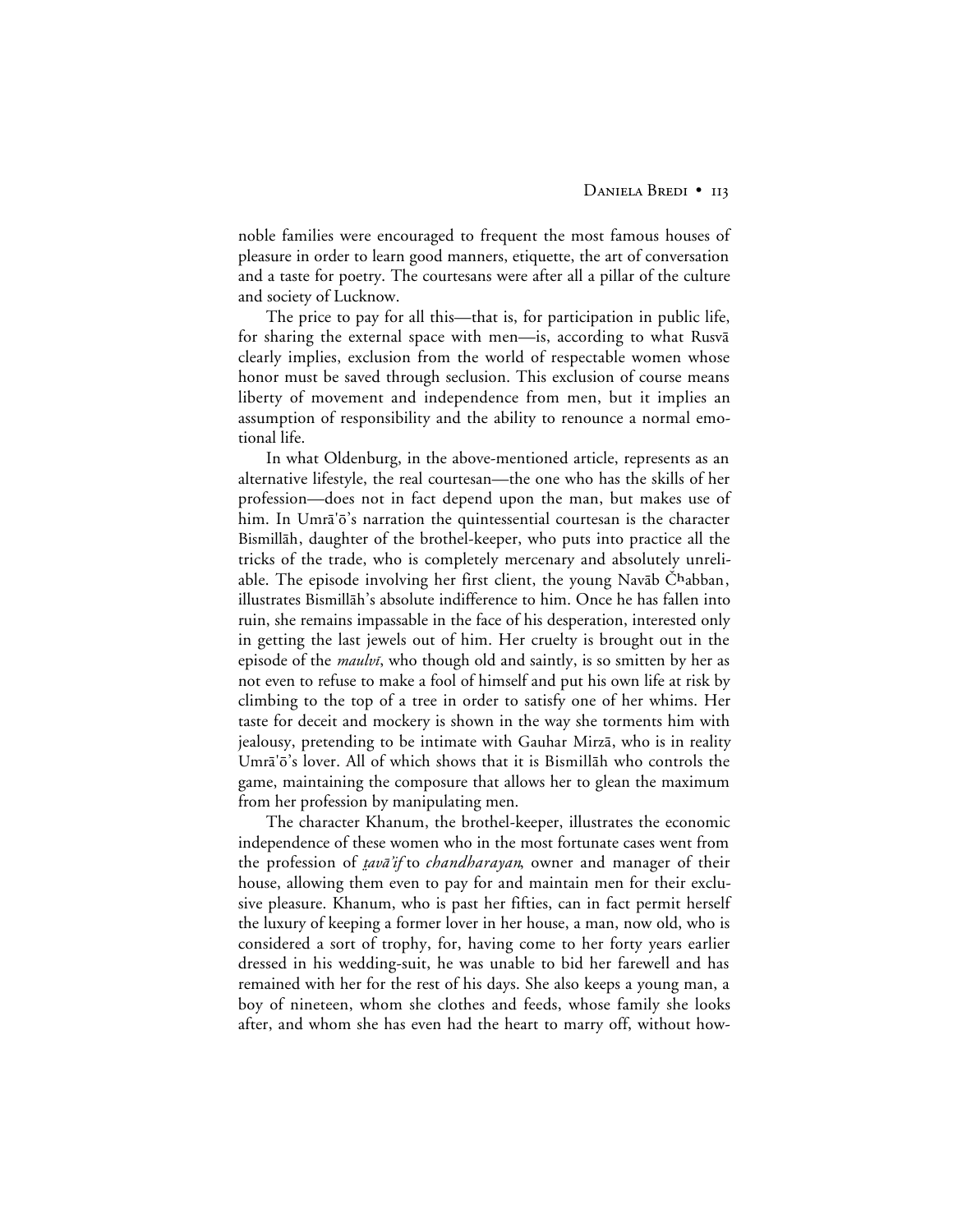ever once permitting him to spend the night with the wife she has given him. Moreover, keeping men was the custom for such women, and there is no question of these men being opportunists, rather the reverse, as Umrā'ō herself explains, mentioning how she undertook the expenses of her Gauhar Mirzā∙

All courtesans, as a rule, keep a man for themselves, and derive many benefits from him. The first thing is that when there is no one else around, he at least provides pleasant company. There are no problems with shopping. If you order food from someone else, you get something, but your man will take special pains to scour the city for the very best. If you fall ill, you always get the finest treatment, all that you need for relaxation, and he will massage your legs all night long. He will run for medicine in the morning, give the doctor precise instructions, inform your friends and acquaintances, bring you herbs and powders. Whenever there is a wedding, he will take the responsibility of arranging a performance for you. In social gatherings he will draw peoples' attention to you. When you dance and sing, he will keep time for you, praise every note loudly, extol every modulation, explain every movement of the mime. Through his good offices, you get the best to eat, and are treated with much more courtesy than the other girls. On top of that you are given prizes and awards. If you happen to meet an aristocrat or a noble, he is very good at making them just that little bit jealous. The noble wants the girl to love him and him alone; the girl, however, praises her man to the skies. You begin with the sentence: "Your honour, I belong to him; I don't think I should meet you. He will be coming home shortly. I think you'd better go now. After all, he is mine for ever. You could never be that."

Your man has influence over your clients, and if there is any bother, he is always ready to help out. He knows all the wastrels and scoundrels of the city, and can round up fifty or sixty men with a snap of his fingers. …  $(pp. 49 - 50)$ 

At the same time, the fallen woman must know how to dominate her feelings and emotions, otherwise she cannot be successful in her profession, as is evident from the ups and downs of another character in the novel, Khurshid, who really was not cut out to be a courtesan. Though exceptionally beautiful, she was not favored by fortune. But, says, Umrā'ō,

But why blame fortune? She was her own worst enemy. She was not really suited to this profession. She was the daughter of a landowner from Baiswara, and her face betrayed her noble birth. She had looks sent from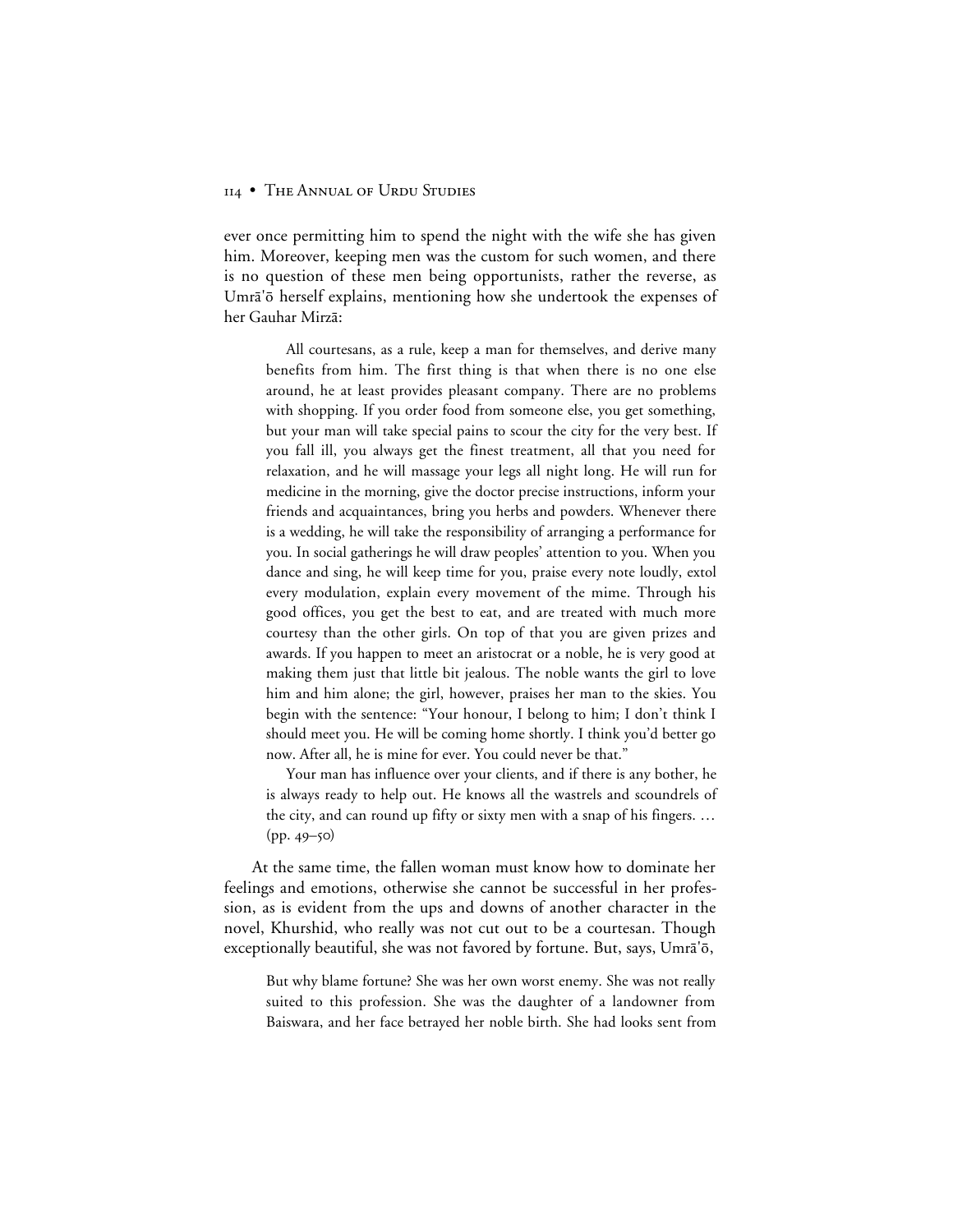heaven, but the curse of her beauty was that she wanted to be loved and return the love she received. Of course, there was no shortage of men who would do anything for her. First of all, she fell in love with Pyare Sahib, who spent thousands on her and really gave her his heart and soul. Khurshid put him to the test, and when she was sure of him, she gave him her heart and soul in return. For days on end, she refused to eat, and if one day he did not turn up or was late, she would howl her eyes out. We tried to give her advice: "Look, Khurshid! You must not go on like this. Men are heartless creatures. All you have with him is a passing liaison, and a liaison has no foundation. He will never marry you. You will regret it."

When Pyare Sahib realized that she was hopelessly in love with him, he started to play up. Sometimes he would sit with her for the whole day, and sometimes he would not bother to come at all. Then Khurshid would be in a terrible state. Khanum was annoyed by this, and soon her visits, wages, food and drink were all cut off.

The truth is that if she had been someone's wife, she would have got along very well. A husband who appreciated her worth would have drunk the water she washed her feet in.  $\ldots$  (p. 91)

The only luxury that a courtesan cannot permit herself is to fall in love; she must not feel pity for the heartache she causes. As Umra'ō says at another point in the novel, in an exchange with Rusva, the harlot's profession includes wounding the hearts of many, but there is no crime in this. She states:

"Supposing someone sees me at a fair or in a performance and loses his heart to me. He knows he can't have me for nothing and that breaks his heart. Is that my fault? Then there may be someone who can afford me, but I am engaged with someone else, or perhaps I don't want him. It is my choice, and I can do nothing about it. After all no one has a monopoly on me. He might get hurt, but the pain is his own doing." (p. 152)

Nevertheless, preventing oneself from loving and from being loved is not always easy, especially at the end of one's career when one would like to withdraw from the profession and lead a quiet life with only one man. The wise Umrā'ō, however, knows well that "No sensible man would give his heart to a whore, because she knows that she can never belong to anyone or return his love. Apprentice prostitutes are always on the make, and will give nothing in return for what they receive" (p. 193). And, at the end of the novel she says,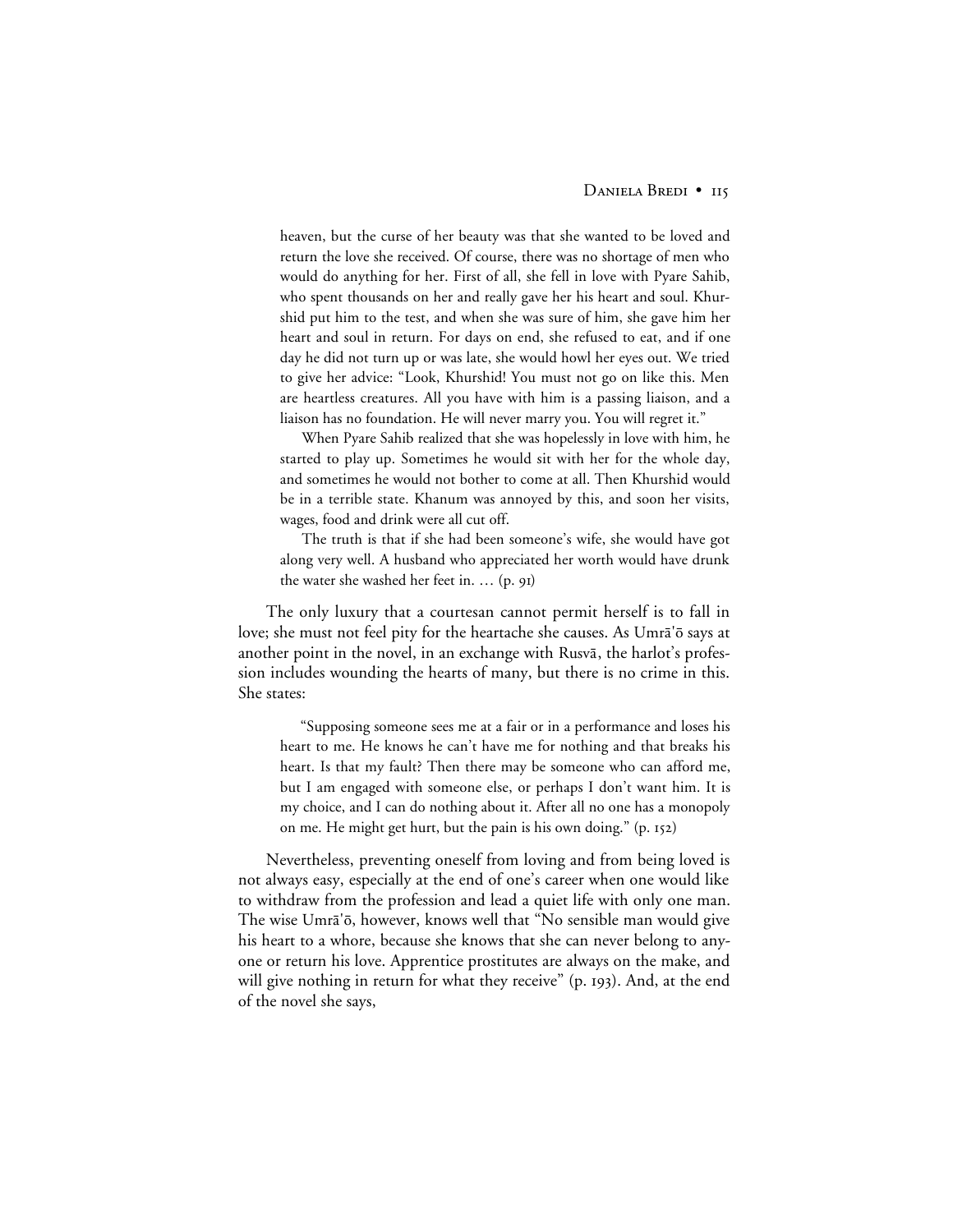I have some parting advice to those who follow my profession, and urge them to take heed of it.

"My poor, simple prostitutes! Never entertain the false hope that any man will ever love you with a true heart. The lover who gives his body and soul to you will depart in a few days. He will never settle down with you, and you are not even worthy of that. Only the virtuous, who see one face and never turn to another, will have the pleasure of true love. You, women of the street, will never find such a blessing from God. ..." (p. 200)

Umra' $\bar{o}$  regrets that it was her lot in life to be a fallen woman; hers was not a choice but a mischance, for she was kidnapped as a young girl and sold to Khanum's brothel. And yet she admits that she would not know how to live imprisoned within four walls as respectable women are:

I have repented of my sins with a true heart, and do my best to say my prayers regularly. It is true that I still live like a whore, and whether I live or die, I could not let myself be suffocated by observing purdah. (p. 199)

And in other parts of the novel, her awareness of having enjoyed luxuries, finery and culture inaccessible to the majority of women is apparent, the pride of having reached the heights of the art of pleasing, as a singer, dancer and poetess, and even the satisfaction of having been able to survive and assert herself by her own strength in conditions in which a respectable woman would not know what to do.

When she describes the house at Khanum where she came as a girl, she says admiringly of the courtesans who lived there,

Apart from us, there were a dozen or so girls who had separate rooms and their own staff. They presided over their own "courts," each one more beautiful than the other. They were all decked with jewels, and what elegant dresses they wore! But the kind of plain clothes we had for everyday wear other prostitutes never even had on festive days. Khanum's house was like a fairy-land. Every room you entered echoed to the sound of laughter and merriment, singing and music.  $(pp. 2I-2)$ 

Subsequently, each time she describes one of her companions she does not fail to underscore the elegance of her clothes and the richness and refinement of her jewels. One need only think, for example, of the preparations for the fair at 'Aish Bāgh, the famous park in Lucknow.

Khurshid, Amir Jan, Bismillah Jan and I were busy dressing up for the occasion. We had been given pea-green scarves, and were combing and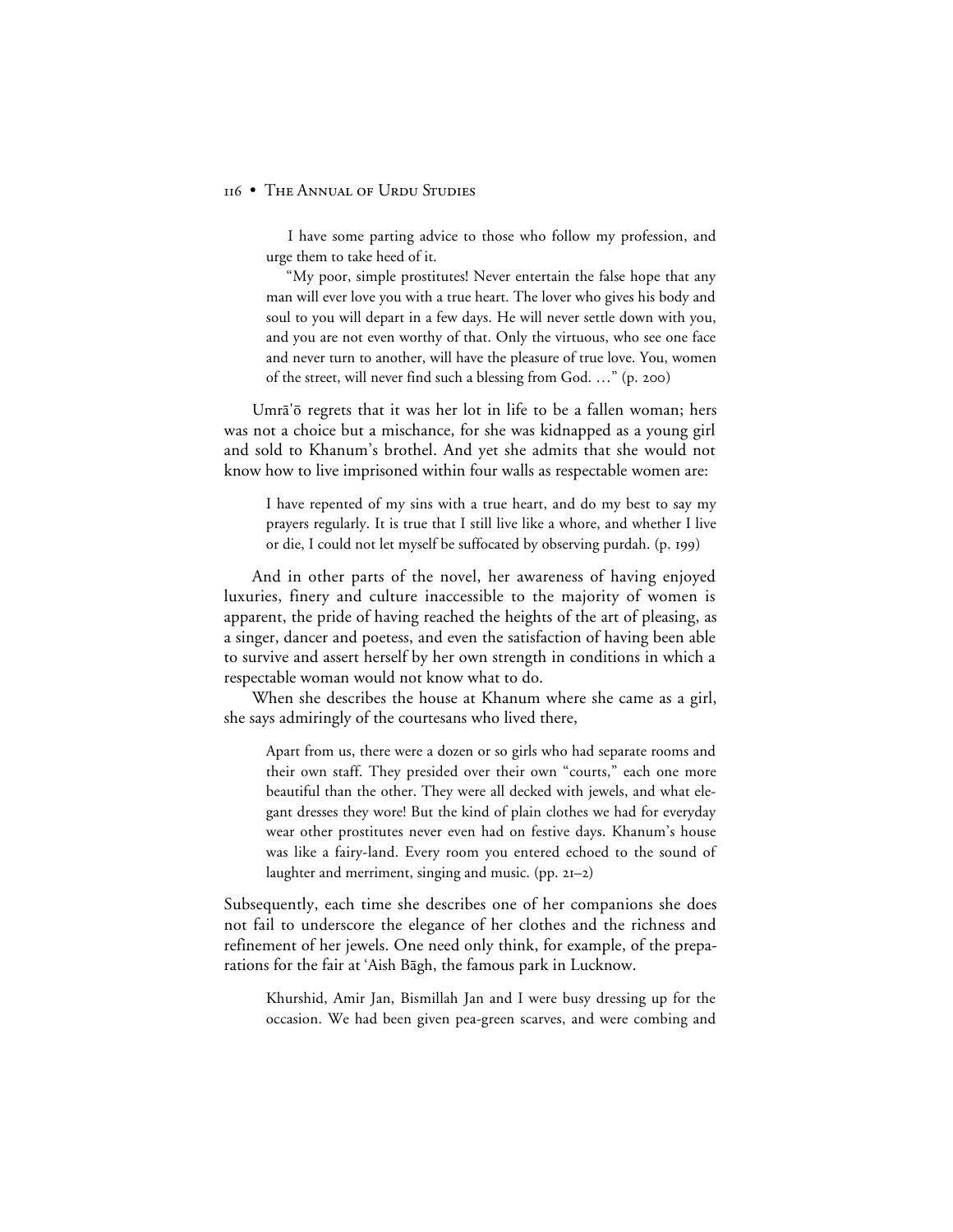plaiting our hair. …

That day Khurshid looked wonderful. How her green muslin scarf suited her complexion; her purple embroidered pyjamas with wide flapping ankles and her tightly drawn blouse would cause havoc. On her arms and neck she wore light jewelled chains; she had a diamond stud in her nose; in her ears heavy gold rings. Their beauty was enhanced by her fine bracelets and pearl necklace. …

Bismillah was not so bad either. The dark complexion of her face with classic features, her aquiline nose and big eyes with dark pupils, her healthy, plumpish body and her smallish stature set off well her apparel—a brocade suit, a pea-green crepe scarf, hemmed with gold and silver thread, yellow satin-pyjamas, priceless jewels covering her form from top to toe, and a crown of flowers in her hair. ... (pp.  $93-4$ )

The detailed account of the excellent training she had received in music, in Persian literature and in poetry, which, thanks to her natural talent for singing and her passion for poetry would have made her one of the most acclaimed artists from her first performance, shows her pride at being an educated woman, capable of competing with the best poets at poetry gatherings. Her fame as a singer of elegies—an art which she had had the chance to learn when visiting an old aristocrat, a master in the art of singing lamentations on the death of Imam Husain—would eventually open even the door of the royal court to her:

My ability to sing dirges was well known, and no one knew more of the finer points of the art than I. Even the greatest masters did not dare open their mouths in my presence, and it was for this reason that I gained access to the court of Nawab Malika Kishvar. Every Muharram, I received much attention also from the royal circle. I also excelled in the art of the elegy, and in the evening, after having performed my lamentation in the Imambara, I was obliged to stay at the palace door until two in the morning.  $(p. 69)$ 

As for enterprise and the ability to look after herself, the passage in which she describes the conditions that she found herself in after having fled with the gentleman-thief Faiz Ali, and after his arrest, is most eloquent.

The sight that greeted me when I awoke was enough to make me appreciate all that I had left behind in Lucknow. Heaven knows what I had landed myself in for. How I remembered the luxury of my own place,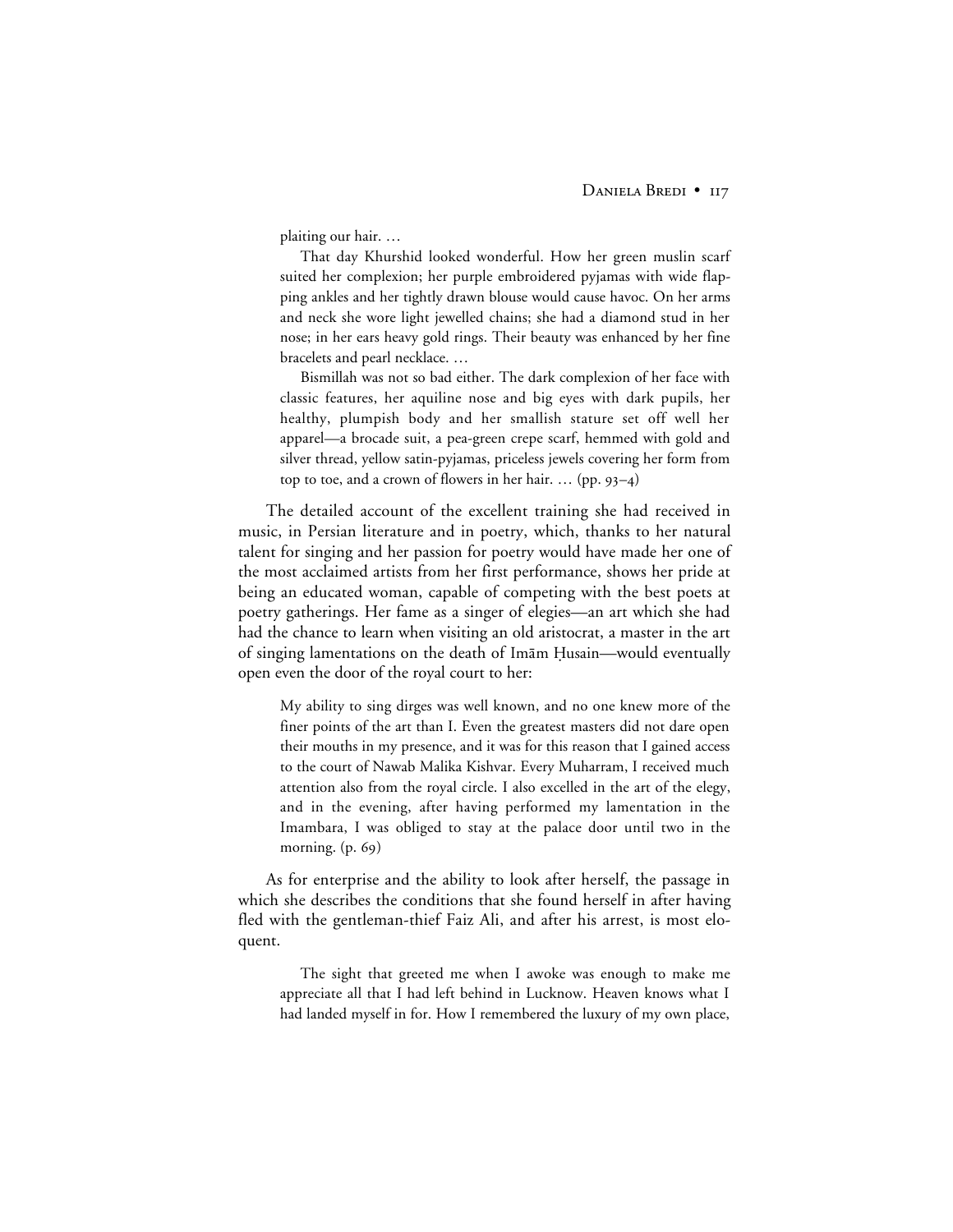where all I had to do was to call out and a man would come running with a hookah, *pan* and food. I waited all morning, but still no sign of Faiz Ali. If any respectable woman had found herself in this situation, she would have been dead by this time, but I had plenty of experience with other men. Let alone Kanpur, I knew little of the streets and alleys of Lucknow. All I had seen was the inn, the bazaar and the interior of this house. I got up and unbolted the door.  $(p. 117)$ 

Then, hiding out in a mosque, she seeks the help of the *maulvi* in getting set up in the city.

To be fair, he helped me a great deal when I was in Kanpur. Through him I managed to hire a room which was furnished with a comfortable tape bed. I bought a quilt, a white floor-sheet, curtains for my privacy, a selection of copper utensils and other necessary things. I engaged a servant to cook for me and another to do the housework; then I found two more to look after my daily affairs. I began to live quite comfortably. The main problem was finding musicians. Several came along, but I did not care for their style of playing. Finally I acquired a good tabla player, who turned out to be from Khalifa Ji's family. Now the room began to resound to the sound of music well into the night. When the news got round that a courtesan had arrived from Lucknow, many clients came to me, and the poetry once more began to flow. My engagement-book was completely full, and by doing one performance after another, I earned a lot of money, though I never really cared for the manners and speech of the people of Kanpur. I thought of Lucknow a great deal, but I was so happy with my newly found independence that I had no desire to return.  $(p. 122)$ 

After the Mutiny, however, the *dolce vita* of Lucknow was destined to a slow and inexorable decline, beside the melancholy sunset of its nobles, whose *sharif* values would gradually be supplanted by the Victorian morality imported by the English, upsetting the social status of the courtesans. Umrā'ō, an intelligent woman, foretells this in the way she speaks of Lucknow after her return to the city.

When I arrived at Lucknow, I went straight to Khanum's house. Nothing much seemed to have changed, except that many of the old clients had left for Calcutta or other places. There was a new administration and new laws. Asaf ud Daula's Imambara now housed a fort; many houses had been demolished and new ones built in their place. Some streets had been widened and the drains had been repaired. It was not the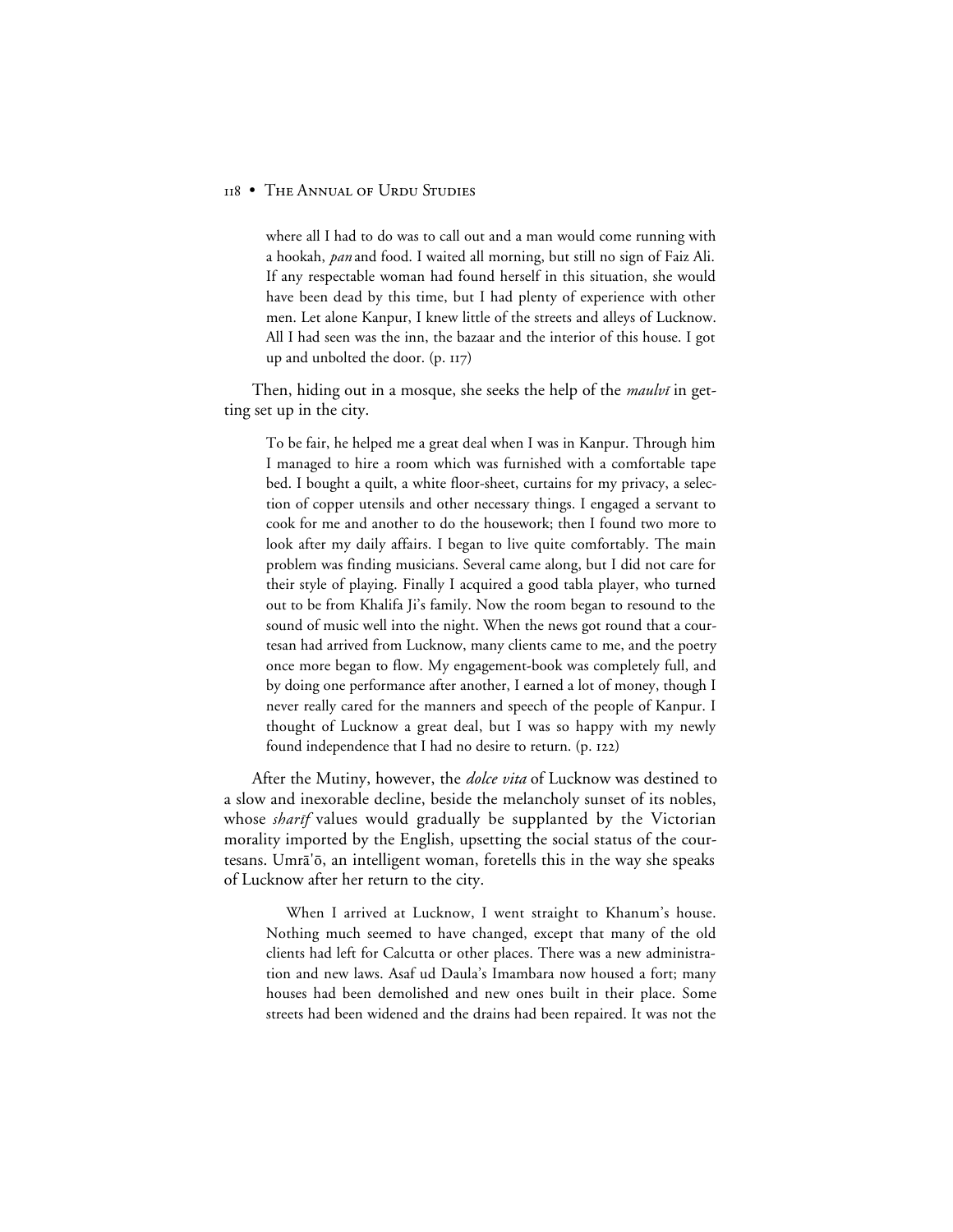same Lucknow at all. (p. 149)

The same melancholy pervades the pages where the protagonist speaks of the end of Khanum.

I had separated from Khanum, but while she was alive, I always regarded her as my protector, and it is true that she had a great affection for me also. She had acquired such great wealth that she had no need for more, and in her old age she cared little for worldly things. She no longer bothered about how much her girls earned, but still cherished them, and never wanted them to be apart from her. I was one of her favourites. Bismillah had given her much pain, and she had developed a sort of hatred for her. Even so, she was her daughter. After the Mutiny, Khurshid Jan returned to live with Khanum; Amir Jan lived separately, but frequently paid visits.

The room that Khanum had given me so long ago always remained at my disposal. All my things were still there, and I had the key. I could come and go as I chose, and no matter where I was staying during the year, I always observed the Muharram rituals in my own room, where, until Khanum died, I kept the replica of Husain's tomb, which still bore my name.

I had met the Begum on a Thursday. The next day, someone came to tell me that Khanum was unwell, and would like to see me. I at once called for a palanquin. I sat with Khanum for a while, and, as I was leaving, I thought I would take an embroidered gown from my room. I opened the door, and saw that it was full of cobwebs, the bed was thick with dust, the carpets were turned back, and rubbish was strewn everywhere. What a contrast from the old days, when my room used to be so neat and tidy. It would be swept four times a day, the bedding would be regularly beaten, and not a speck of dust was to be seen. Now I had no desire to sit there even for a moment, and when I looked at my bed, I had a feeling of disgust. I told the man who was with me to clean away the cobwebs with his brush. With my own hands I unrolled the rug, and we both laid it back in its place. We spread the white sheet on the floor, and taking off the matress [sic], I gave it a beating. Then, having arranged the *pan*-box, the beauty-case and the spittoon in the way they used to be, I plumped the pillows and sat down on my bed. My man offered me a *pan*, and as I chewed it, I looked at myself in the mirror. Memories of the past came flooding back, those wonderful days when I had been young; I recalled my patrons and my clients—Gauhar Mirzā's wicked playfulness,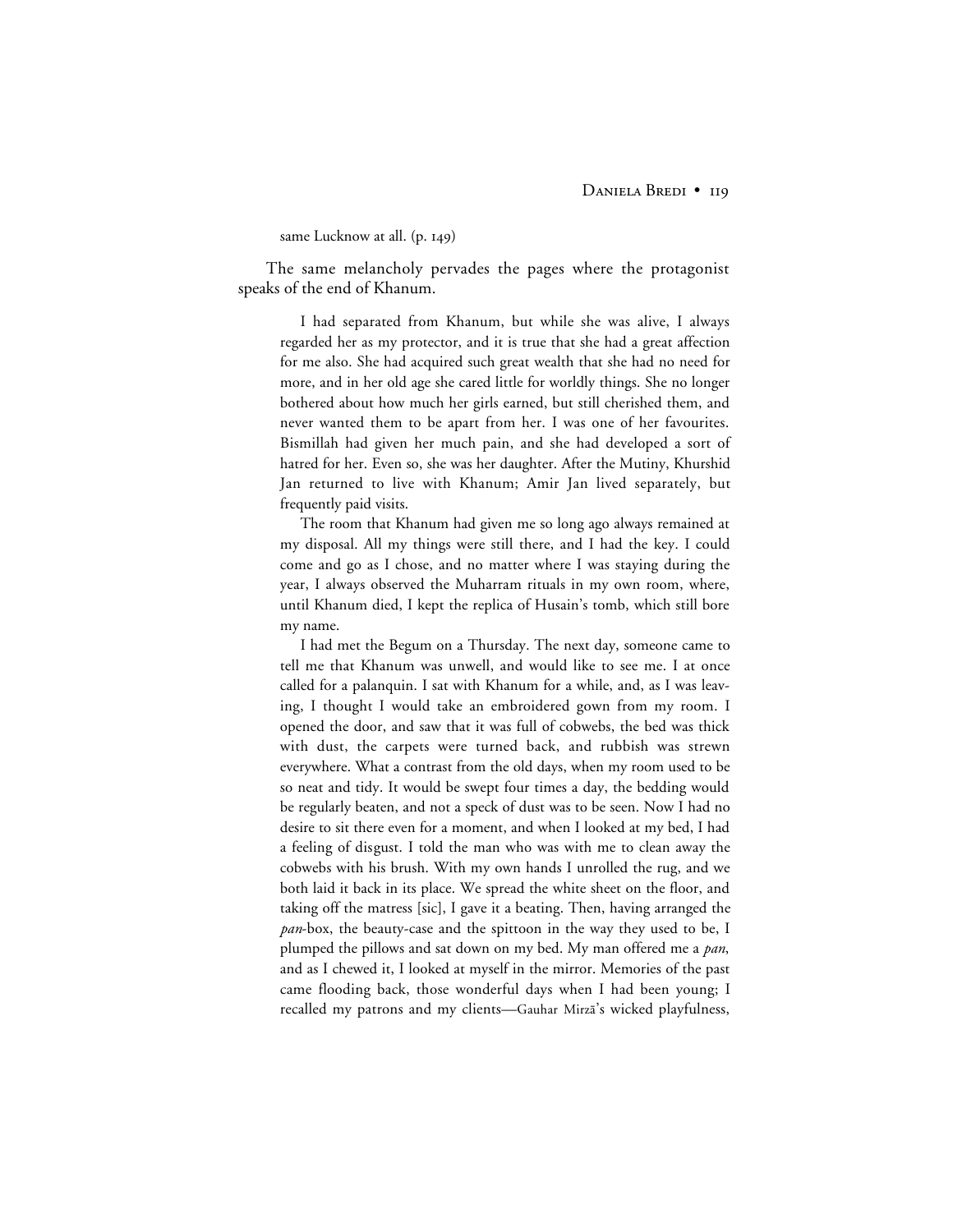Rashid Ali's stupidity, Faizu's true love, Nawab Sultan's good looks, in short every detail of those who had sat with me in that room, which now became a magic lantern. (pp.  $173-4$ )

Once the old values had faded out, the style of life gradually changed and little by little society pushed those harlots who had at one time been the guardians of the "gracious life," made up of music and poetry, to the margins and accentuated their role as prostitutes. About a half century later, Sa'adat Hasan Mantō writes in a society whose premises had been put into question and which had undergone considerable changes; he moves in an intellectual world that had left behind it the revivalism and modernism of the end of the 1800's, which had been the cultural background for Rusvā and in whose domain the debate about the female situation had emerged. On the one hand, women have by now become a symbol for a model of society that wants to distinguish itself from the western one. On the other hand, British politics have already imposed a cultural model quite far from the *sharif* one, they have produced a class of westernized people ready to collect the colonial inheritance, and they have unhinged traditional society by setting up the process of modernization.

Mantō's literary theories, despite his reluctance to articulate them, appear relatively consistent with the first doctrines of the Progressives, doctrines that still feel the effects of the atmosphere created by the predecessors of the Angare group, in their declaration of war against bourgeois hypocrisy, taking hunger, exploitation, sexual repression as their literary subjects. It is in believing that literature can provide a solution to the social ills it denounces, though all the same describing them realistically, that he departs from their doctrines. In particular when he speaks of women and prostitutes, he demonstrates that he is capable of profound psychological insight, creating real people and not pretexts for reformist sermons. He paints the reality he sees, and "[i]f you cannot bear these stories that means this is an unbearable time. The evils in me are those of this era."<sup>9</sup> The reality of his fallen women is one of disgrace, marginality and desperation, in a society that exploits them without offering them any space.

Squalor, violence, cruelty are characteristic of a situation without the

 $\frac{1}{\sqrt{2}}$ As quoted in Leslie A. Flemming, *Another Lonely Voice: The Urdu Short Stories of Saadat Hasan Manto* (Berkeley: Center for South and Southeast Asia Studies, University of California, 1979), p. 32.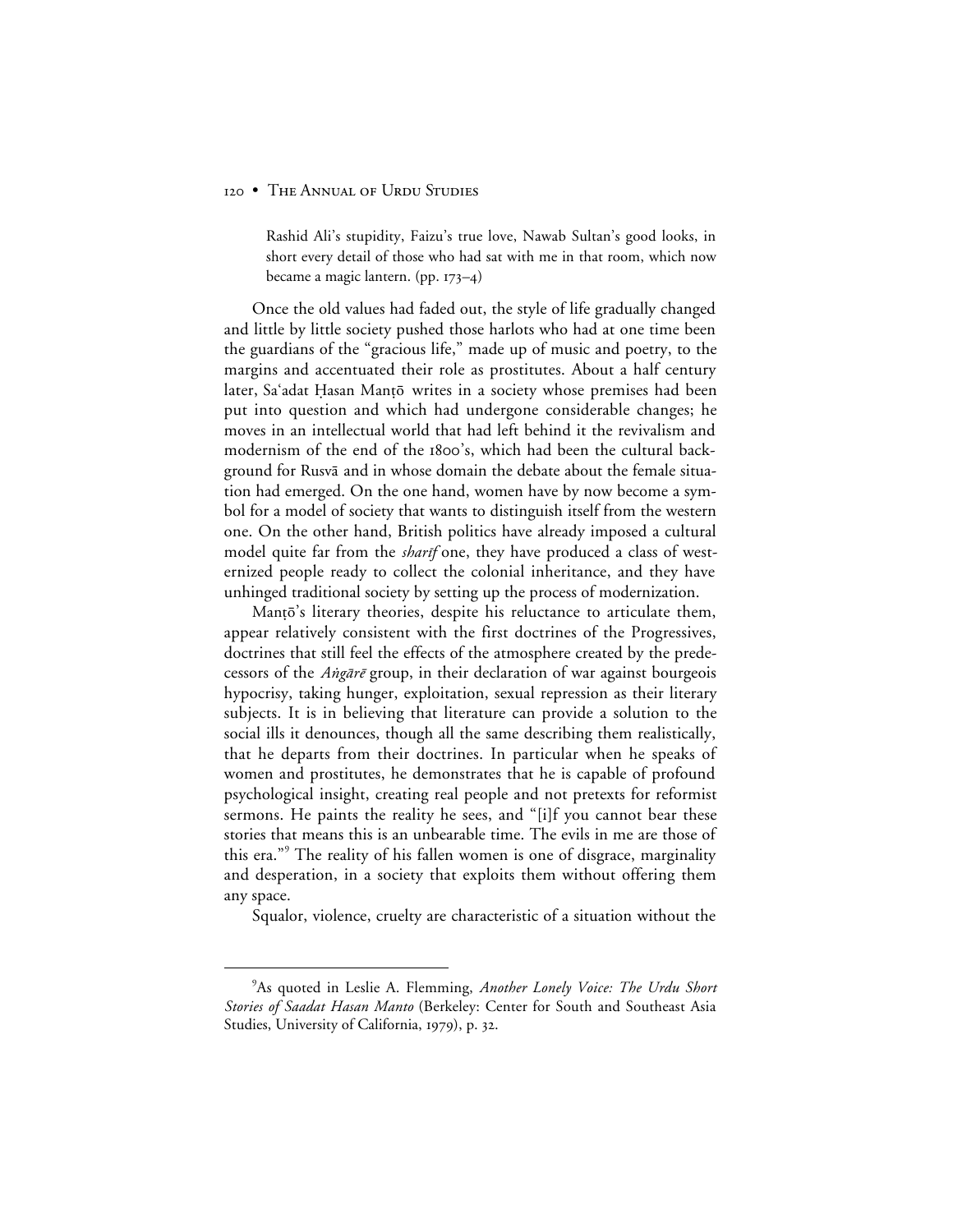possibility of redemption in "Sau Kaindal Pāvar kā Balb" (A Hundred Candle Power Bulb"), where the pitiless light of a strong bulb sums up the desperation of a prostitute whose pimp prevents her even from sleeping, spurring her to a final rebellion—the murder of the exploiter—that seals her damnation. The common harlot drawn by Mantō, far from being mistress of herself, is incapable of managing herself; she lets men exploit her without being able to find a way out of her dependence, except by extreme measures which signal her degradation. The same thing happens in "Hatak" ("Insult"), one of his most regarded and artistically successful stories, in which the protagonist, deeply wounded by the refusal of a potential client, ends up chasing away even the man with whom she had until then maintained the semblance of an amorous relationship, finding refuge in the embrace of a mangy dog. It is almost like saying, if she must be disgraced, she might as well go all the way, without dissembling, and sink into what is her own reality, defined by her surroundings.

Numerous odds and ends were scattered around the cramped room without any particular design. Under the bed lay several pairs of worn-out *chappals*. A mangy dog lay on them, grimacing at some invisible thing in its sleep. Because the mange had destroyed the dog's hair in several places, it looked from the distance like a folded-up outdoor mat.

A small shelf served as her dressing table and held her rouge, lipstick, powder, and comb, as well as the hairpins she stuck into her knot of hair. Nearby, a green parrot slept with its head under its wing in a cage hanging from a long peg. The cage was filled with rotten orange peels and pieces of an unripe guava. Tiny, little, blackish flies and mosquitoes buzzed around these smelly bits of fruit.

Right near the bed stood a chair, the back badly stained from the number of heads that had pressed against it. To its right stood a beautiful three-legged table which held a His Master's Voice portable grammophone covered with a worn-out, old, black cloth. Colored grammophone needles were scattered not only on the table but [also] in every corner of the room. Four frames containing the pictures of four different men hung on the wall right above the table.

A short distance from the pictures, that is, in the corner on the left immediately inside the door, hung a brightly colored picture of the elephant-headed god, Ganesh. This picture, which might have been cut from a piece of cloth and framed, was garlanded with both fresh and dried-out flowers. A small, grease-covered shelf next to the picture held a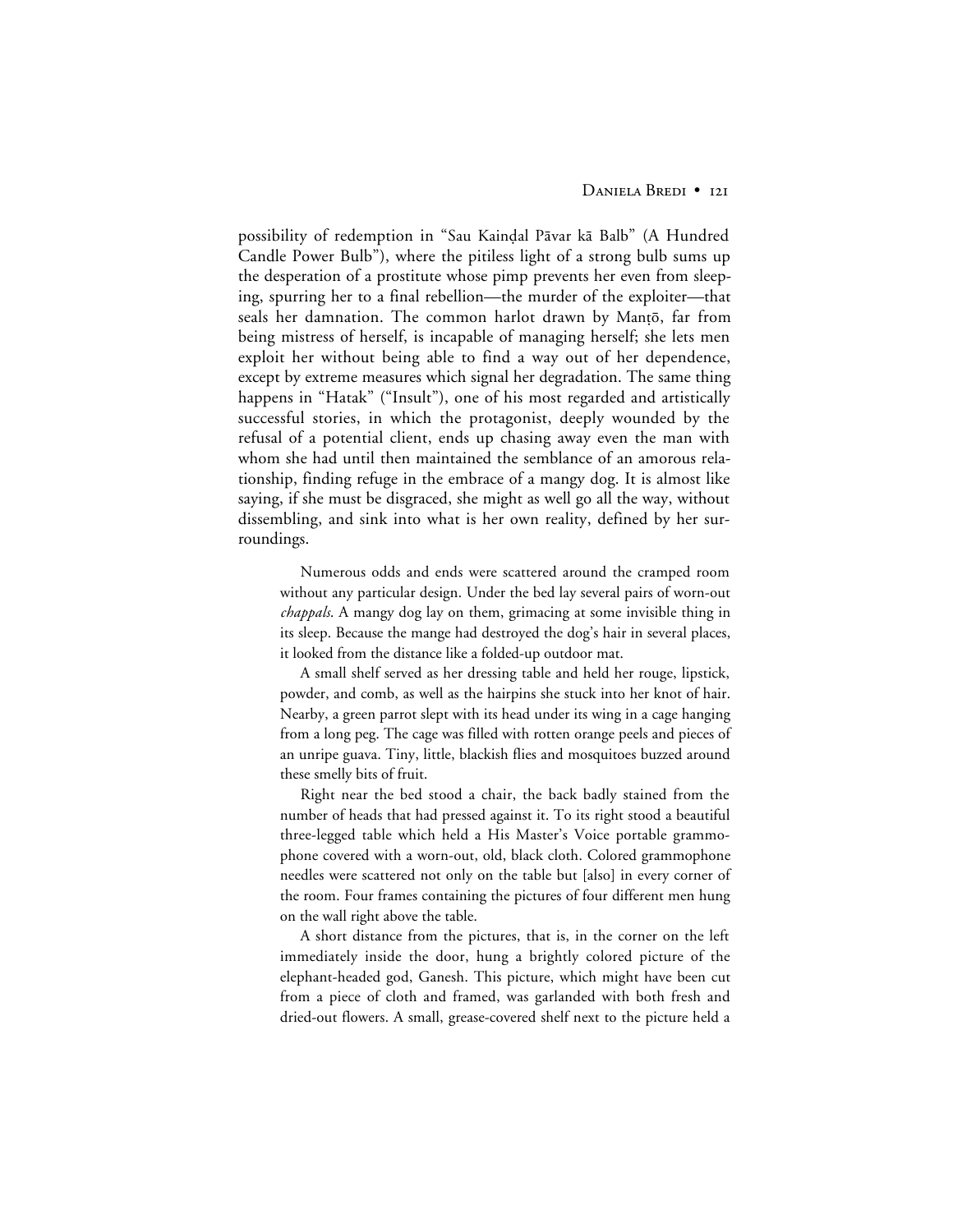small cup of oil placed there to light an oil lamp which lay nearby. In the closed air of the room the flame of the oil lamp stood straight up like the beauty mark on a woman's forehead. Incense sticks of various sizes also littered the shelf  $^{10}$ 

Though convinced of the contrary, Saugand<sup>h</sup> hasn't even the smallest understanding of the art of her profession, for she allows herself to become emotionally attached to anyone.

Every night the customer, new or old, would declare his love for her. Although Saugandhi knew full well he was lying, she would melt like wax and really believe it. Love—what a beautiful word. She wished it would melt so she could rub it all over her body and it would penetrate all her pores. Again, she wished she could shrink and enter it and envelop herself in it. Sometimes, when the sense of loving and being loved was so intense inside her, she wished she could gather the man beside her into her lap, caress him, and sing him to sleep with lullabies.

Her capacity for love was so great that she could have had an enduring relationship with every man who came to her. In fact, she now had ongoing relationships with the four men whose pictures hung on the opposite wall. In her heart she believed in her own goodness, but she often wondered why men did not seem to possess this same innate goodness. …11

This same weakness with regard to men is to be found in the Sultāna of "Kālī Shalvār" ("The Black Shalwar"), so dependent that she is reduced to the most complete passivity, incapable even of selling herself. Closed up in her lodgings, she is neither able to leave, nor to get the black shalvār that she so much wants and will sacrifice her last pair of earrings for, and which becomes a symbol of her abandonment to the will of others, of men—whether the inept Khudā Bakhsh or the unpredictable Shankar. Moreover, her lack of power is already evident at the beginning of the story when, having left Ambala in order to follow Khudā Bakhsh, she is unable to get her affairs underway in Delhi, and, more and more depressed, she accepts any sum, however slight.

But since she'd been in Delhi not a single Tommy had visited her.

<sup>&</sup>lt;sup>10"</sup>Insult," tr. by Leslie A. Flemming, *Journal of South Asian Literature* 20:2 (Fall 1985), pp. 4-5.

<sup>&</sup>lt;sup>11</sup> *Ibid.*, p. 6.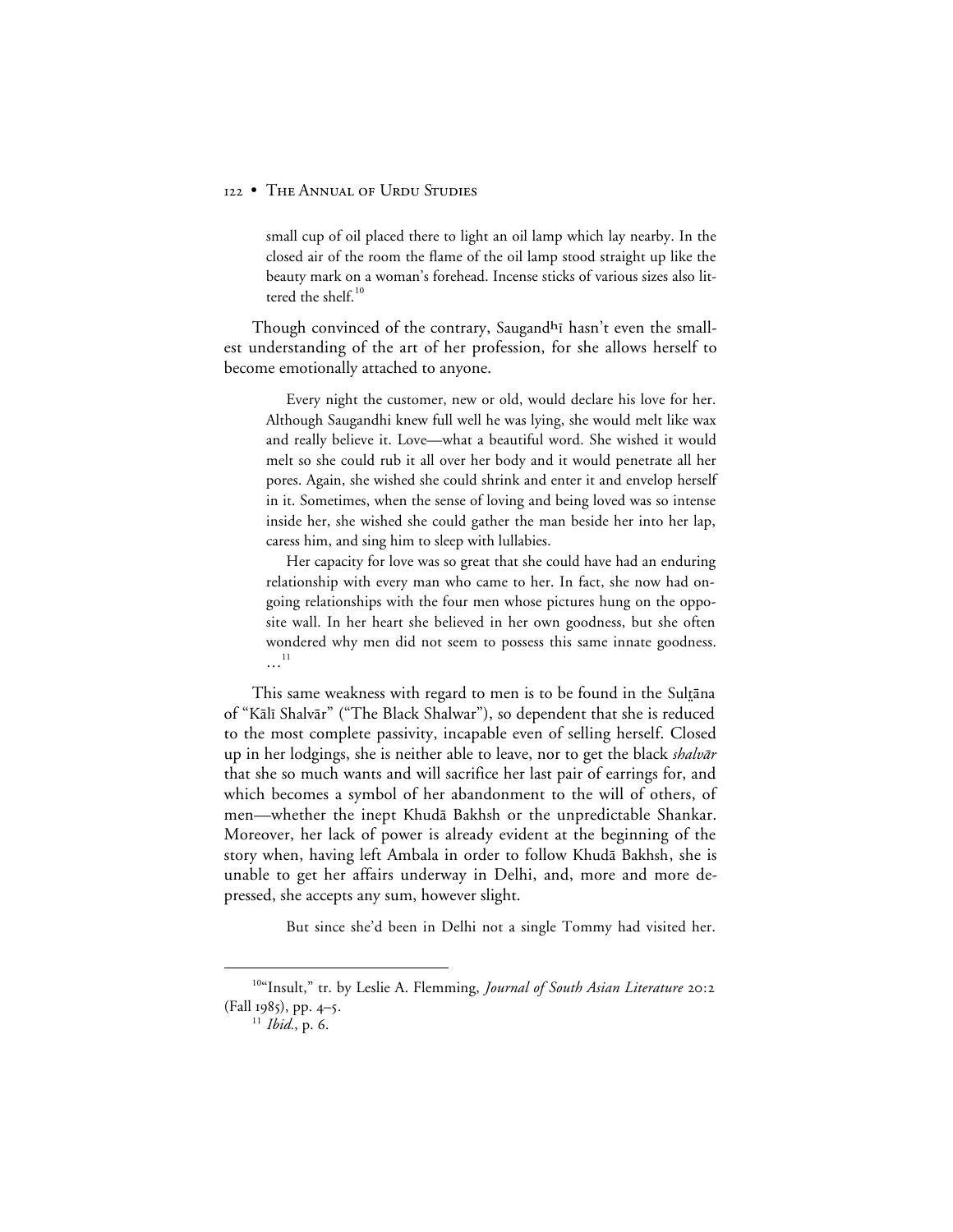She'd been three months now in this city, a city where she'd heard the Big Lord Sahib lived. But only six men had visited her—only six; that is, two a month. And as God was her witness she'd made only eighteen and a half rupees out of these six customers. No one would pay more than three rupees. She'd told five of them that her charge was ten rupees—and was surprised when every one of them said, "Not a penny more than three." God knows why, but not one of them thought her worth more than three. So when the sixth one came she herself said, "Listen, I charge three rupees a time... $^{12}$ 

Sultāna's self-respect vanishes with the last bracelets that she gives Khudā Bakhsh to sell, and she isolates herself more and more.

When five months had gone by and income still didn't cover even a quarter of their expenditure, Sultana grew all the more anxious. And now Khuda Bakhsh was out all day, and this upset her all the more. True, there were two or three of her neighbours she could go to see, and she could pass the time with them. But she didn't like going there every day to sit with them for hours together; so gradually she stopped going altogether. She would sit all day in her empty house, sometimes slicing betel nut and sometimes mending her old clothes. And sometimes she would go out onto the balcony and stand by the railings and aimlessly watch the moving and stationary engines in the railway sheds opposite.

On the other side of the road there was a warehouse, reaching from one corner to the other. To the right, under the metal roof lay some big bales, along with piles of all sorts of goods. To the left there was an open space, criss-crossed by innumerable railway lines. When Sultana saw how these iron rails shone in the sun she would look at her hands, on which the blue veins stood out just like the railway lines. In this long, open space engines and trucks were moving all the time this way and that, puffing and clattering. When she got up early in the morning and went out onto the balcony a strange sight confronted her. Thick smoke rising from the engines through the mist, rising to the overcast sky like fat, burly men. Great clouds of steam too, rising noisily from the rails, and gradually dispersing into the air. Sometimes when she saw a carriage shunted and left to run on its own along the line she thought of herself, thought how she

 <sup>12&</sup>quot;The Black Shalwar," tr. by Ralph Russell, in his *Hidden in the Lute: An* Anthology of Two Centuries of Urdu Literature (Manchester: Carcanet, 1995), p. 62.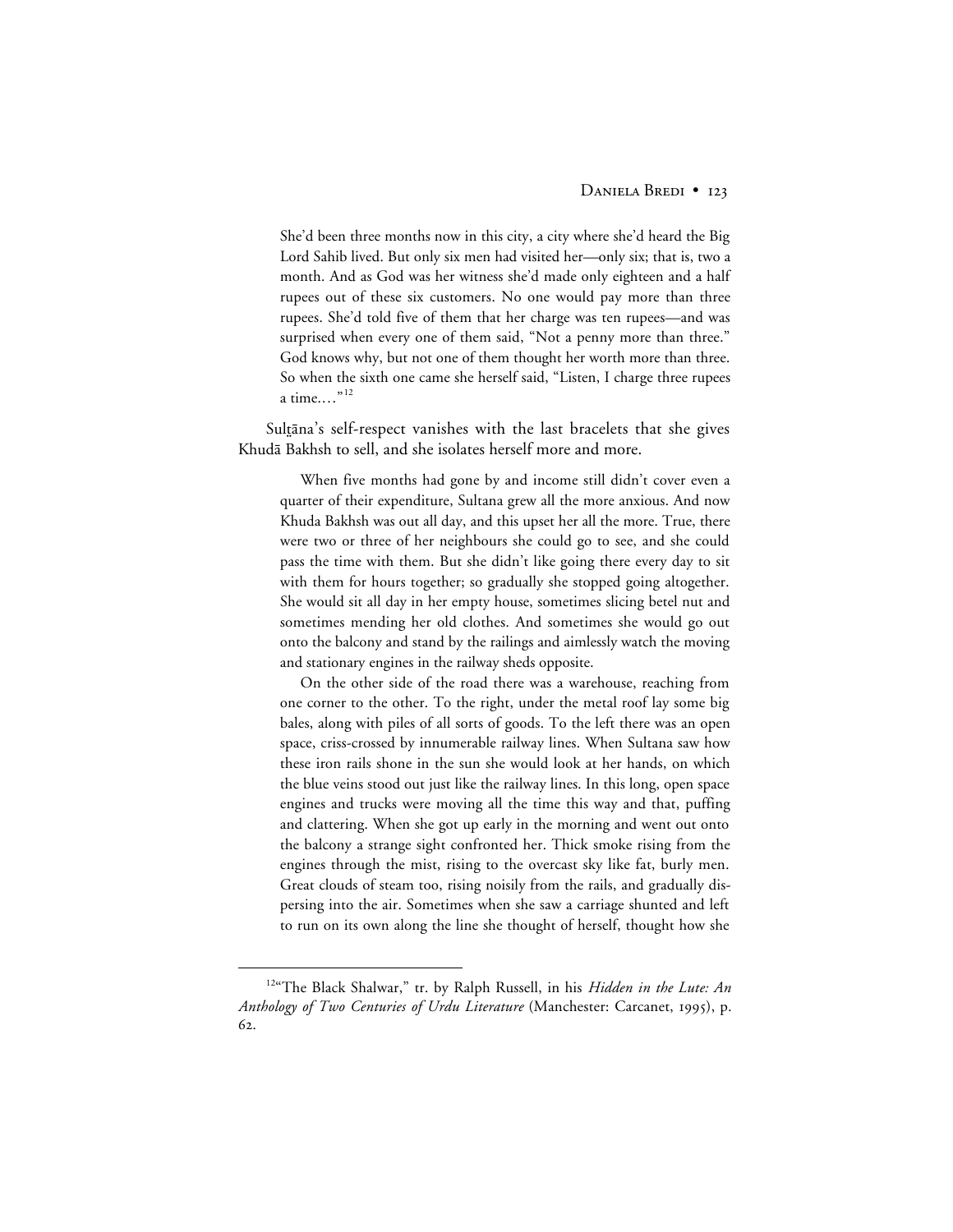too had been shunted onto a line and left to run on her own. Others would change the points and she would move on, not knowing where she was going. And a day would come when the impetus would gradually exhaust itself and she would come to a halt somewhere, in some place she had never before seen.<sup>13</sup>

Not even economic necessity stirs her from her torpor, though in another story, "Laisens" ("License"), Mantō had mentioned this as the principal factor that led a woman into prostitution. Here the widow of a *tonga* driver tries to take his place at work, but, swindled by the husband's relatives and mistreated by the city council, she is denied her vehicle license because she is a woman. Not knowing what else to do, she decides to become a prostitute after going to her husband's tomb to tell him that they've killed her. Even Shārdā, of the homonymous story, becomes a common whore from want, having been abandoned by her husband; and although she appears to have toughened up, she is still vulnerable to love. The key to her heart is her kindness for her baby girl, whom she brings with her to the squalid third-rate hotel where she meets Nažīr. The surroundings are sordid, as if to reflect the misery of those who are forced to sell themselves:

The building was absolutely filthy. The staircase was crumbling. Below, Pathans, who lent money on interest and wore big, billowy trousers, slept on wooden cots. Christians lived on the first floor and a sizeable number of low-level airline employees on the second, while the owner of the hotel occupied the third floor. Karim ran his business from a room in a far corner of the fourth floor. Here, several girls sat huddled together like chickens in a coop.

Karim sent for the key. He opened the door to a large, unsightly room whose only furnishing were a steel bed, a chair and a small table.<sup>14</sup>

But it's exactly this that attracted her lover, and when they have the chance to live together, and Shārdā behaves like a good wife, Nažīr loses interest.

Sharda's body was as giving as before but the former atmosphere was no longer there, that peculiar blend of haggling, matter-of-fact transac-

 <sup>13</sup>*Ibid*., p. 65–6*.*

<sup>&</sup>lt;sup>14</sup>Sa'ādat Ḥasan Manṭō, "Shārdā," in his Manṭō-Nāma (Lahore: Sang-e Meel Publications, 1990), p. 464; this passage translated by the *Editor*.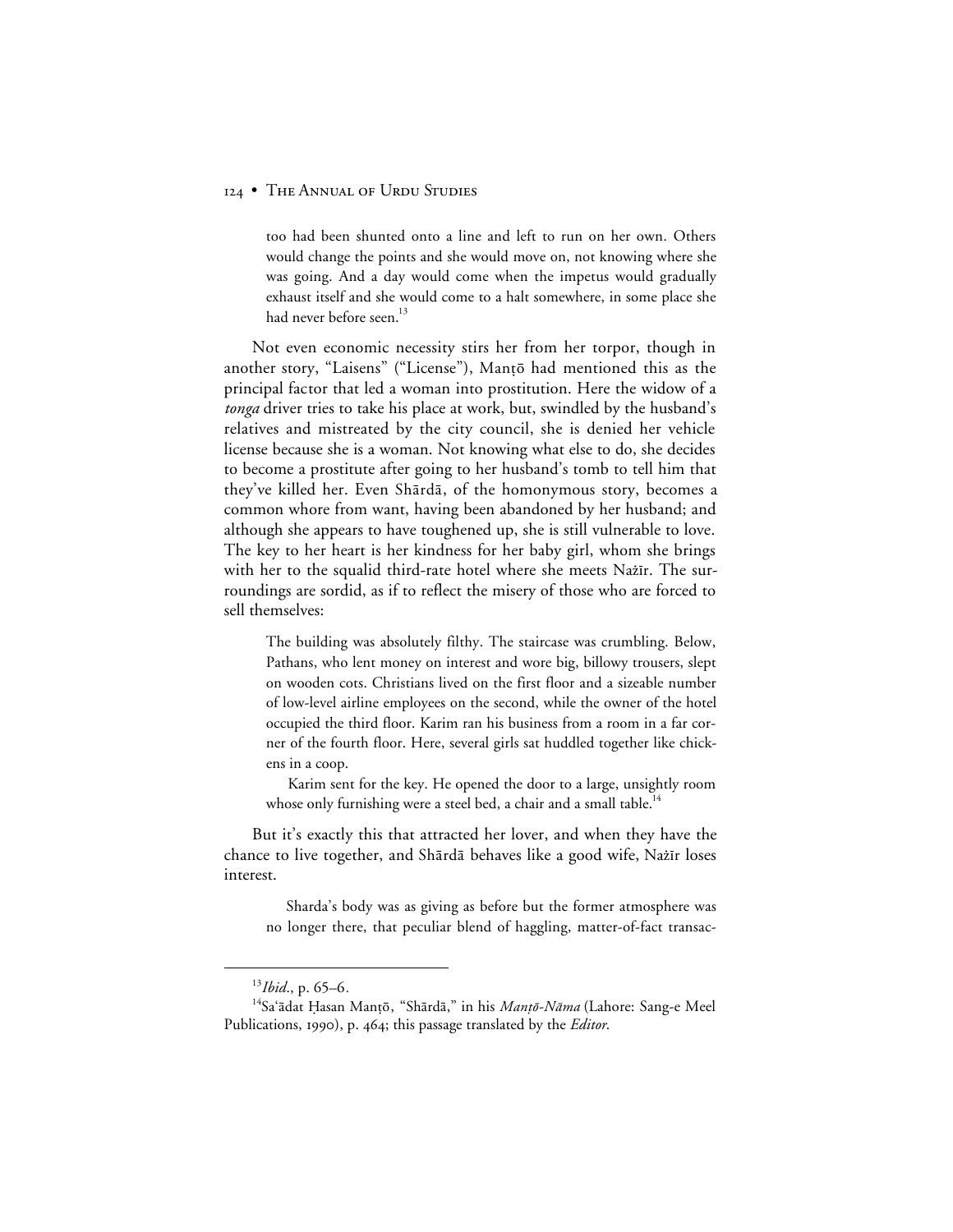tion, and the dinginess of the hotel. … Now when Nazeer squeezed Sharda against his chest, she did not resist. She was no longer the same woman, but in truth she was, and then some. In other words, the long absence had made her want to give of her body more fully. And she had also come to love Nazeer in her soul.<sup>15</sup>

The man becomes more and more difficult and intolerant of her attentions, and Shārdā, when she leaves, goes without waiting to be paid, and makes a last kindly gesture toward him, leaving him a little gift which is the sign of her dignity as a woman. But even in this case Manto indicates no way out of the misery of the disgraced woman, and limits himself to noting that quite often it is she who is better and morally superior to those who profit from her. For Mantō, the fallen woman does not fit into a special category but is, for good or ill, simply a woman.

There is no fascination, there is no magic in the situation of the common harlot, there is no culture, there is no worldliness, there is no consciousness of living an alternate life to that of a respectable woman, there is no pride for one's own accomplishments and for one's own independence. There is only a painful resignation, liable at times to open up into gestures of protest, sometimes extreme—breaking open a pimp's head with a brick, as in "Sau Kaindal Pāvar kā Balb"; sleeping with one's arms around a mangy dog, as in "Hatak"—sometimes submissive—the last kindness of a woman in love, as in "Sharda"—but which mainly transform themselves into the most complete apathy—the non-life of Sultana in "Kālī Shalvār." Mantō's world is very far from Rusvā's, and not only because time has passed: society has changed, sensibilities have changed. And it is not only because the courtesan Rusva deals with is a sort of *dame aux camélias*, while the disgraced women whom Manto depicts are cheap prostitutes, for he does not see anything glamorous even in the coveted women who live in the spotlight, in the front window of success, that is, movie actresses. A few, such as Nīlam-Rādhā of "Mērā Nām Rād<sup>h</sup>ā Hai" ("My Name is Radha") and Jāṅkī, of the homonymous story, are described as vulnerable to love and easily deceived, and only after a bitter delusion do they learn to distinguish appearance from reality. Others, like Shīlā of "Khālī Bōtlēṅ Khālī Dibbē" ("Empty Bottles, Empty Boxes"), become symbols of an empty life, made up only of superficiality, intrinsically absurd:

<sup>&</sup>lt;sup>15</sup>*Ibid.*, p. 479; this passage translated by the *Editor*.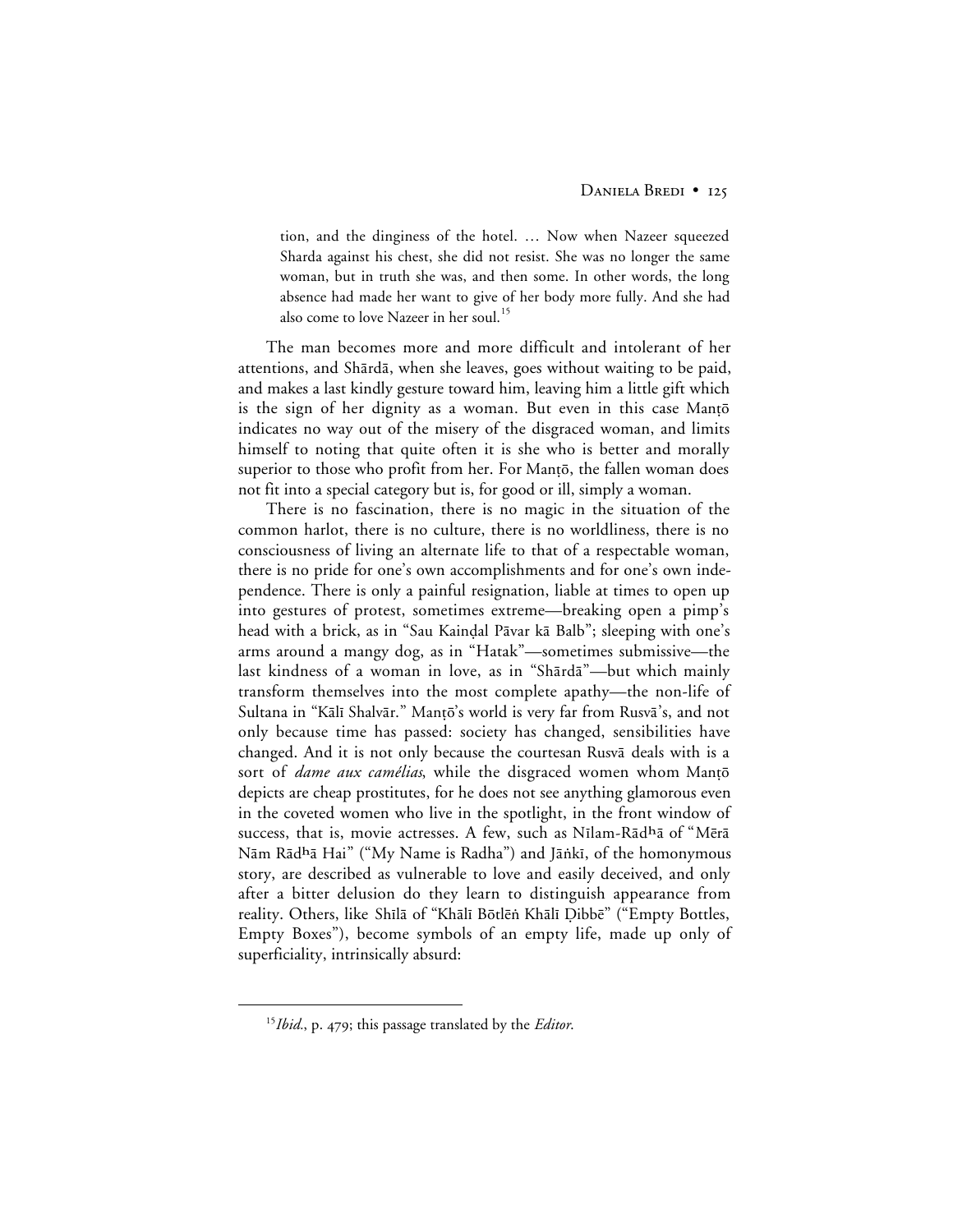For a long time I wondered who Shila looked like in that Banarsi sari. The beige, paper-thin sari was curved in some places on her slender body, flattened in others. Suddenly I had a vision of an empty bottle wrapped in thin paper.<sup>16</sup>

Only in exceptional cases is it a question of women who are capable of taking hold of their own lives—but they have something inhuman about them, like the disquieting Latīkā Rānī, from the story of the same title, a ruthless manipulator of other people's lives. Able to seem beautiful without even being so, $^{17}$  she methodically builds up her career calculating each move and using the people around her. She senses her husband's potential and makes him her own producer and director, whose creativity she squeezes of its last drops. What seems to be an amorous escape with one of her cinematic co-stars is nothing other than a tactic to draw public attention to herself—even up to the last scene, when she appears on the set dressed entirely in mourning, in a stage costume prepared by herself, precisely when she is informed of her husband's death.

The news reached her that Mr. Roy was breathing his last. She fainted. As Sir Howard and other studio staff were trying to revive her, word came that Mr. Roy had died.

Around ten o'clock when people arrived at her bungalow to take away the body for cremation, Latika made an appearance, clad in black sari and blouse, hair disheveled, eyes swollen. The former hero looked at her and said contemptuously, "The son of a bitch knew damn well when this scene was going to be shot [filmed] ..."<sup>18</sup>

This scene, which is, however, open to various interpretations, marks—in the writer's opinion—the culminating point in Latika Rani's acting, in life, not in cinematic fiction. The actress had already prepared for the part, she had even readied the outfit that she had taken care to have made, though nothing was yet known about the script of the film in which it would have to be worn. And in fact she was not preparing to act in the scene of a film, but in a scene from real life, where she would have

<sup>&</sup>lt;sup>16"</sup>Empty Bottles, Empty Boxes," tr. by Leslie A. Flemming, *Journal of South Asian Literature* 20:2 (Fall 1985), p. 60.

<sup>&</sup>lt;sup>17</sup>See Sa'ādat Ḥasan Manṭō, "Latīkā Rānī," in his *Manṭō-Rāmā* (Lahore: Sange Meel Publications, 1990), p. 139.

<sup>&</sup>lt;sup>18</sup> *Ibid.*, p. 151; this translation by the *Editor*.